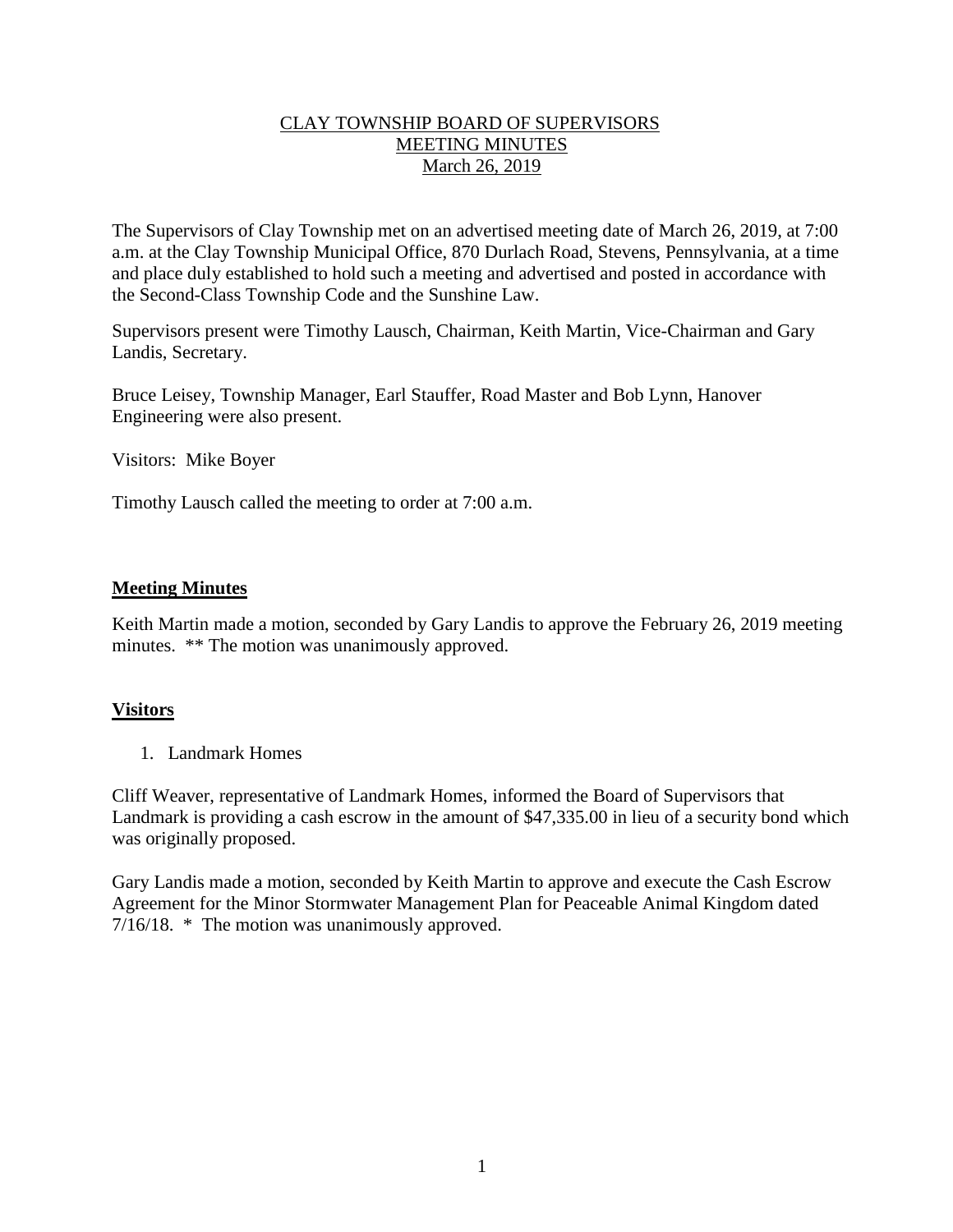# **Engineer's Report**

1. HomeTowne Square Phase 4 – time extension request

Bruce Leisey reviewed the time request with the Board of Supervisors for Phase 4 at HomeTowne Square.

Keith Martin made a motion, seconded by Gary Landis to approve the 90-day time extension request, setting the expiration date of the plan to 7/20/19. \* The motion was unanimously approved.

2. PaulB LLC – Waiver of Land Development

This item was tabled until the 4/8/19 meeting.

3. Lincoln West Self Storage – Subdivision Land Development Plan

Bob Lynn reviewed the Hanover Engineering letter dated 3/25/19 with the Board of Supervisors. The plan was reviewed in detail at the 3/11/19 meeting. Bob Lynn indicated there are some minor comments that still need addressed.

Keith Martin made a motion, seconded by Gary Landis to approve the following waivers and modifications as outlined in the Hanover Engineering letter dated 3/25/19. \* The motion was unanimously approved.

#### Section 303 – Preliminary Plan Processing

The Applicant is requesting a waiver of the requirement to process the plan as a preliminary plan. The applicant feels that a preliminary plan is unnecessary and would like to proceed with the final plan processing.

Section 603.D.6 – Non-Residential Building containing 15,000 sf or greater square feet of gross floor area shall be provided with at least two (2) separate means of access from existing streets The justification provided is that the use of the non-residential building will be minimal and will not create the need of two (2) separate means of access from the existing public street.

#### Section 609.F.2 – 50-foot Residential Screening

The Applicant is requesting a modification of the requirement to provide a 50-foot residential screening. The justification provided is that there is an existing tree line between the two (2) properties which provide an existing buffer. The applicant further notes that the plan proposes a six-foot (6) vinyl fence, which will provide additional screening.

#### Chapter 10, Par 1, 104.b – Prohibiting fences over 60 inches

The Applicant is requesting a modification of the requirement which prohibits fences or walls that exceed 60" in height in any rear or side yard. The applicant notes that the six-foot (6') perimeter fence was a condition approved by the Zoning Hearing Board on 9/7/17.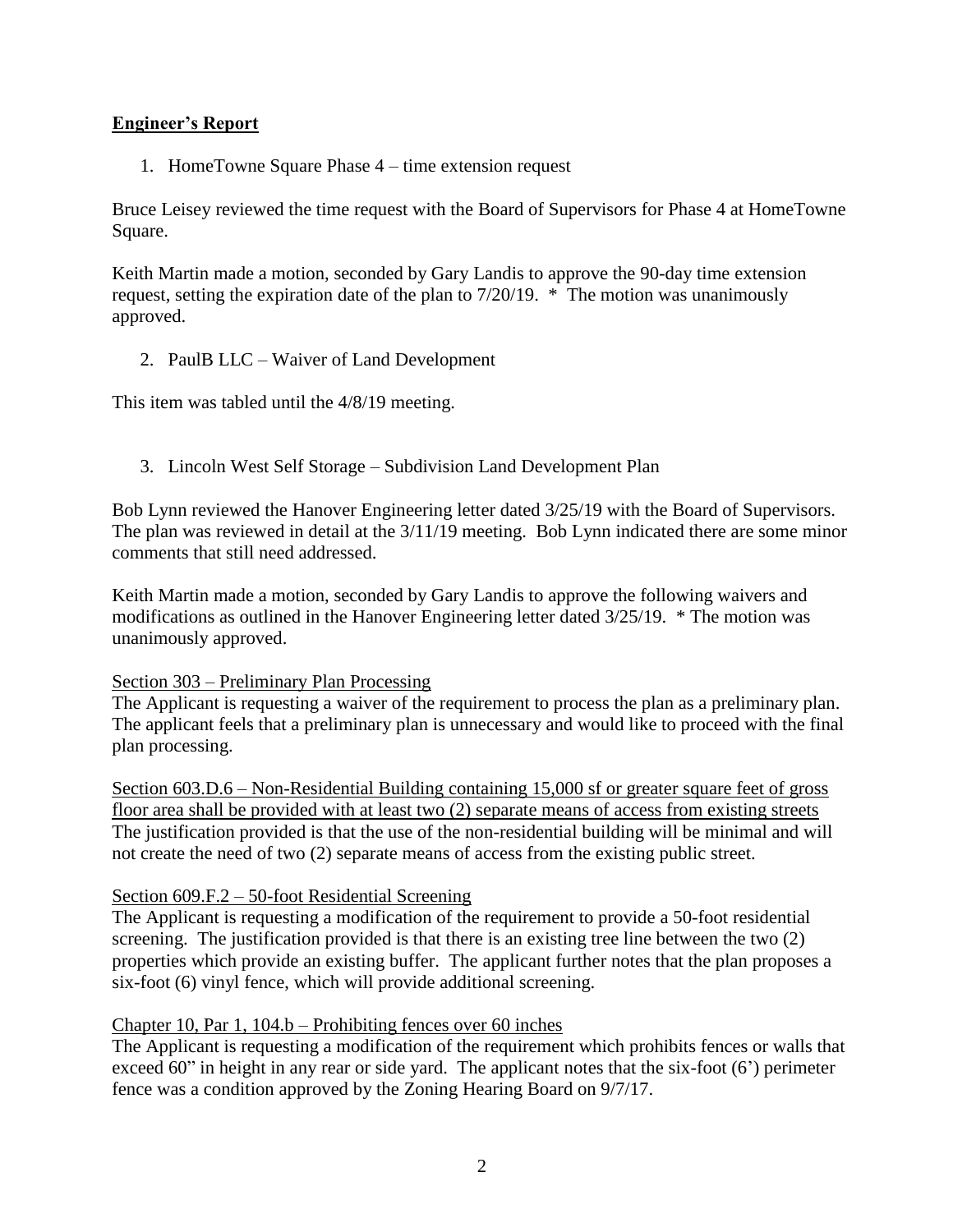Keith Martin made a motion, seconded by Gary Landis to approve the Lincoln West Self Storage plan contingent on compliance with the Hanover Engineering letter date 3/25/19. \* The motion was unanimously approved.

## **Old Business**

1. Approve Snyder Park Revocable Sign License Agreement

After review, Gary Landis made a motion, seconded by Keith Martin to approve and execute the Snyder Park Revocable Sign License Agreement with Ephrata Baseball Association. \* The motion was unanimously approved.

## **New Business**

1. Road Master Update

Earl Stauffer reviewed his monthly report with the Board of Supervisors.

Earl informed the Board of Supervisors he will be attending a dirt & gravel road recertification class on 4/2 & 4/3.

It was agreed to take the Spring Road Inspection tour at the 4/23/19 meeting. The Board of Supervisors asked Earl to make a list of priority road projects for them to look at on the road inspections.

2. Township Manager Update

Bruce Leisey reviewed the administrative monthly action with the Board of Supervisors.

The Board of Supervisors approved advertising in the Shopping News for Seasonal Summer Help and for Bruce or Earl to contact previous applicants.

3. Attendance at EMS Open Forum Meeting on 4/10/19 at 10 AM

After discussion, the Board of Supervisors authorized Bruce Leisey and Keith Martin to attend the forum on behalf of the Township.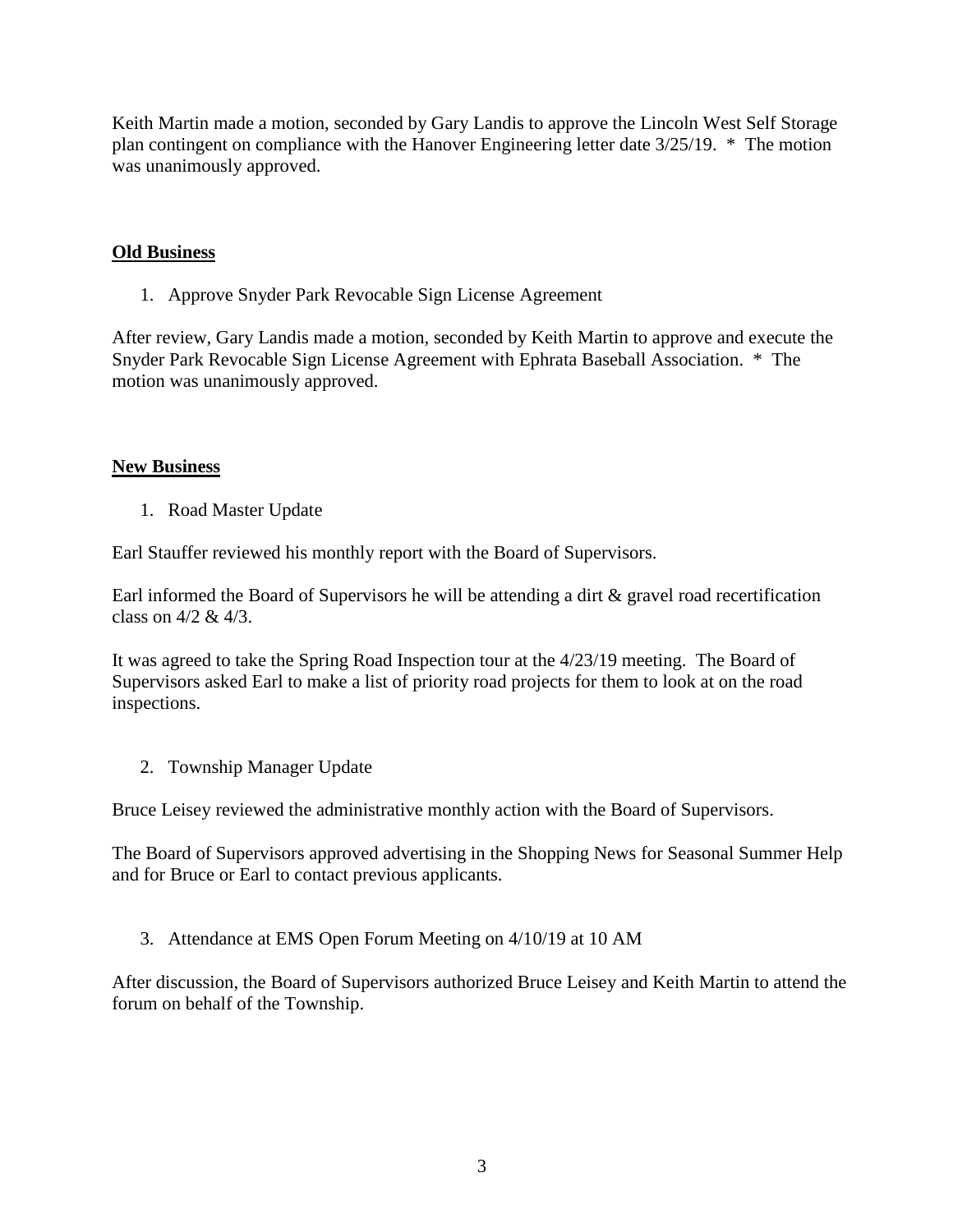4. Review RFP for Growing Greener Grant

Bruce Leisey informed the Board of Supervisors that the final grant documents were sent, and he is waiting for a final response.

5. Approve Use of Snyder Park #2 for Baron Stiegel Lions Club

Earl Stauffer informed the Board of Supervisors that the Baron Stiegel Lions Club would like to use the pavilion and grounds at Snyder Park #2 on 8/31/19 from 6-9 pm for a free community concert. Earl said that the Baron Stiegel Lions Club will be selling food at the event as a fundraiser.

Gary Landis made a motion, seconded by Keith Martin to approve the use of Snyder #2 for the Baron Stiegel Lions Club on 8/31/19. \* The motion was unanimously approved.

6. Approve 2018 Municipal Wasteload Management Report

After review, Keith Martin made a motion, seconded by Gary Landis to approve and execute the 2018 Municipal Wasteload Management Report. \* The motion was unanimously approved.

7. Contribution request from the Durlach Mt Airy Fire Company

Bruce Leisey informed the Board of Supervisors that the Durlach Mt Airy Fire Company ladies auxiliary provided food and drinks for a 2-day search for a missing person in Middle Creek and has asked the Township for a contribution to cover some of the expense.

Keith Martin made a motion, seconded by Gary Landis to provide donation up to \$1,000 to assist with the cost of the food and drinks provided. \* The motion was unanimously approved.

# **Bills To Be Paid**

Keith Martin made a motion, seconded by Gary Landis to approve General Funds bills totaling \$1,400.59. \* The motion was unanimously approved.